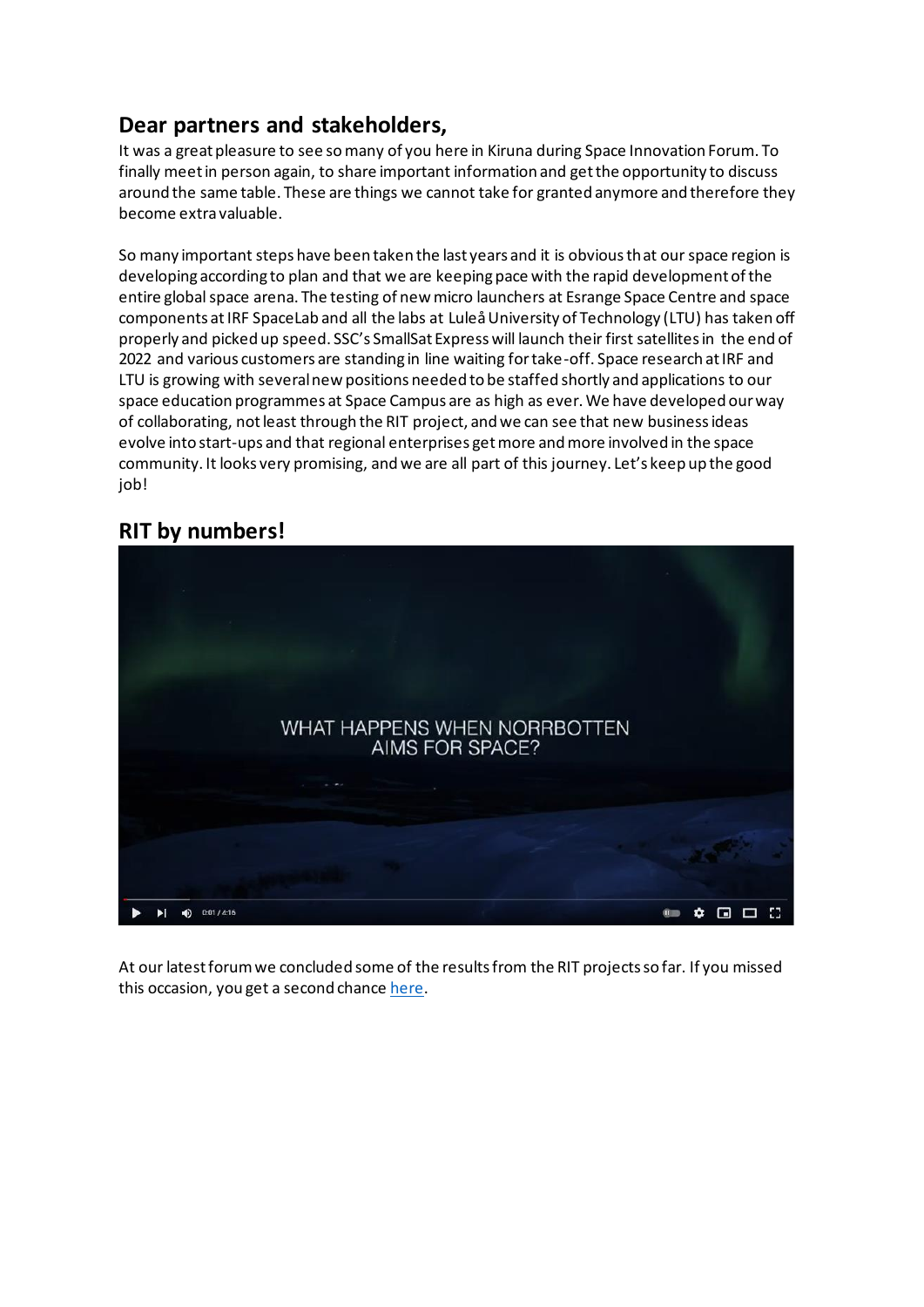### **[Great interest in Space Innovation Forum](https://ritspace.se/great-interest-in-space-innovation-forum/)**



The thirteenth Space Innovation Forum was held in Kiruna on December 1-2 and attracted over a hundred visitors from academia, space companies, enabling organizations and the public sector. As Sweden and its northernmost space region is on the verge of providing unique launching capabilities on European ground, the event focused on the theme "Access to space".

Philip Påhlsson, heavily involved in the RIT project, works as a business strategist at the Swedish Space Corporation, who owns and operates Esrange Space Centre:

– Esrange Space Centre is the most versatile space centre in the world. We offer access to a vast, unpopulated impact and recovery area and the infrastructure required for safe launches and advanced testing. We are building a new spaceport for orbital launches and introducing our launch service SmallSat Express, which will be ready to launch satellites up to 1500 kg from 2022. It's great to see the strong interest in our region and space centre, including that of ArianeWorks and the European Space Agency, says Philip.

Read more about the foru[m here](https://ritspace.se/great-interest-in-space-innovation-forum/) and get access to all presentation[s here](https://ritspace.se/events/event-documentation/).

The next Space Innovation Forum is tentatively scheduled for September 2022. The date depends on the outcome of funding applications that are pending, and the project management team is currently working hard to secure funds for organizing future Space Innovation Forums.

## **R&D projects within RIT2021**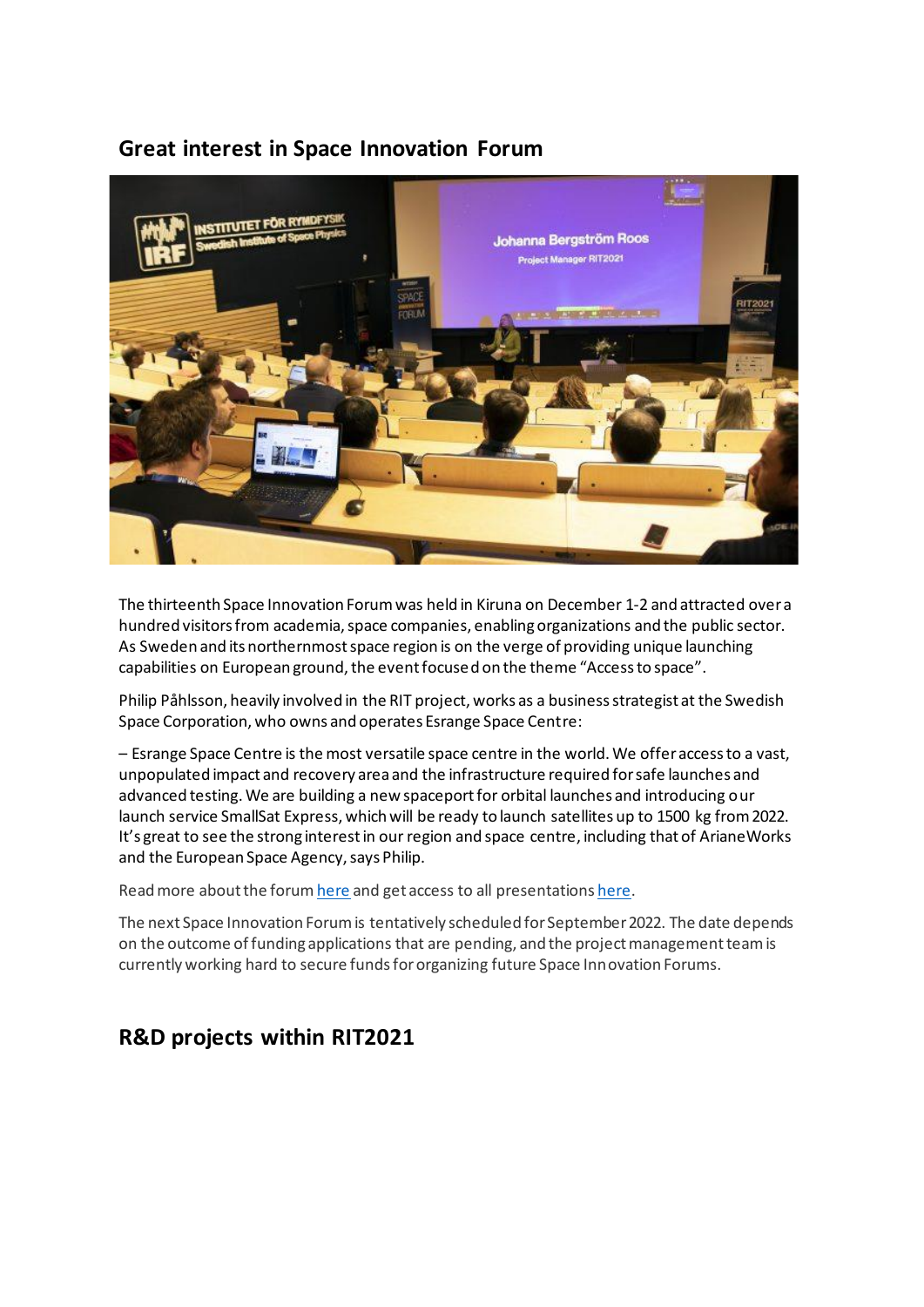

*Dr. Christobal Nieto receiving his diploma from [René Laufer,](https://www.ltu.se/staff/r/renlau-1.200572?l=en) Chaired Professor in Space Systems at Space Campus, LTU in Kiruna.*

Since last newsletter we are glad to congratulate one more of our PhD students to his doctoral degrees. **[Chris Nieto](https://www.ltu.se/staff/c/chrnie-1.143156?l=en)** has spent five years researching about "**Development of high-performance Avionics for the satellites of the future**". His research is not connected to a specific space company, rather the whole space community. Read more **[here](https://ritspace.se/about/projects/development-of-high-performance-avionics-for-the-satellites-of-the-future/)**.



Professor **[Marta-Lena Antti](https://www.ltu.se/staff/m/marta-1.9946?l=en)** and Professor**[Anna Öhrwall Rönnbäck](https://www.ltu.se/staff/a/annohr-1.119959?l=en)** have coordinated the work package of all ours R&D projects since the start with great commitment and experience. Since a couple of months, their team has been reinforced by **[Erik Nyberg](https://www.ltu.se/staff/e/erinyb-1.142180?l=en)**, who we all know as a former LTU PhD student heavily involved in RIT and the Graduate School of Space Technology. Erik is now employed as a postdoc at LTU, still focusing on tribology (friction and wear) in space. We are glad to have Erik onboard the projects team and give him our warm welcome!

#### **Welcome to Isar Aerospace who joined RIT2021!**

In our last newsletter we wrote about new rocket manufacturers settling down in Kiruna, strengthening the attraction of our space region and helping us build a critical mass. We made a special mention of our friends at **[ISAR Aerospace](https://eur02.safelinks.protection.outlook.com/?url=https%3A%2F%2Fwww.isaraerospace.com%2F&data=04%7C01%7C%7C3d763b1963884219dd2908d93548315e%7C5453408ba6cd4c1e8b1018b500fb544e%7C1%7C0%7C637599406458251395%7CUnknown%7CTWFpbGZsb3d8eyJWIjoiMC4wLjAwMDAiLCJQIjoiV2luMzIiLCJBTiI6Ik1haWwiLCJXVCI6Mn0%3D%7C1000&sdata=seQewaSecNabJbyQRB45DVr2fehqc3l5Crr4gqelqr0%3D&reserved=0)** who are testing and developing their two-stage launch vehicle Spectrum at Esrange Space Centre. Since then, Isar Aerospace has joined RIT2021 through two new R&D projects together with LTU: "**[The green corridor to space](https://ritspace.se/about/projects/the-green-corridor-to-space-an-optimal-test-facility-for-modern-rocketry/)**". They will develop and build a second rocket engine test rig at Esrange Space Centre, with capacity to simulate close-to-realistic conditions for launch vehicles. The rig will provide unique opportunities to improve the performance of rocket engines and serve as a facility for testing sustainable rocket propellants.

– Isar Aerospace is dedicated to developing modern and sustainable rocketry. Entering a partnership with the regional space development program RIT2021 and initiating a major research collaboration together with Luleå university of Technology helps us reach this target, says Josef Fleischmann, Co-founder, and Chief Operating Officer at Isar Aerospace.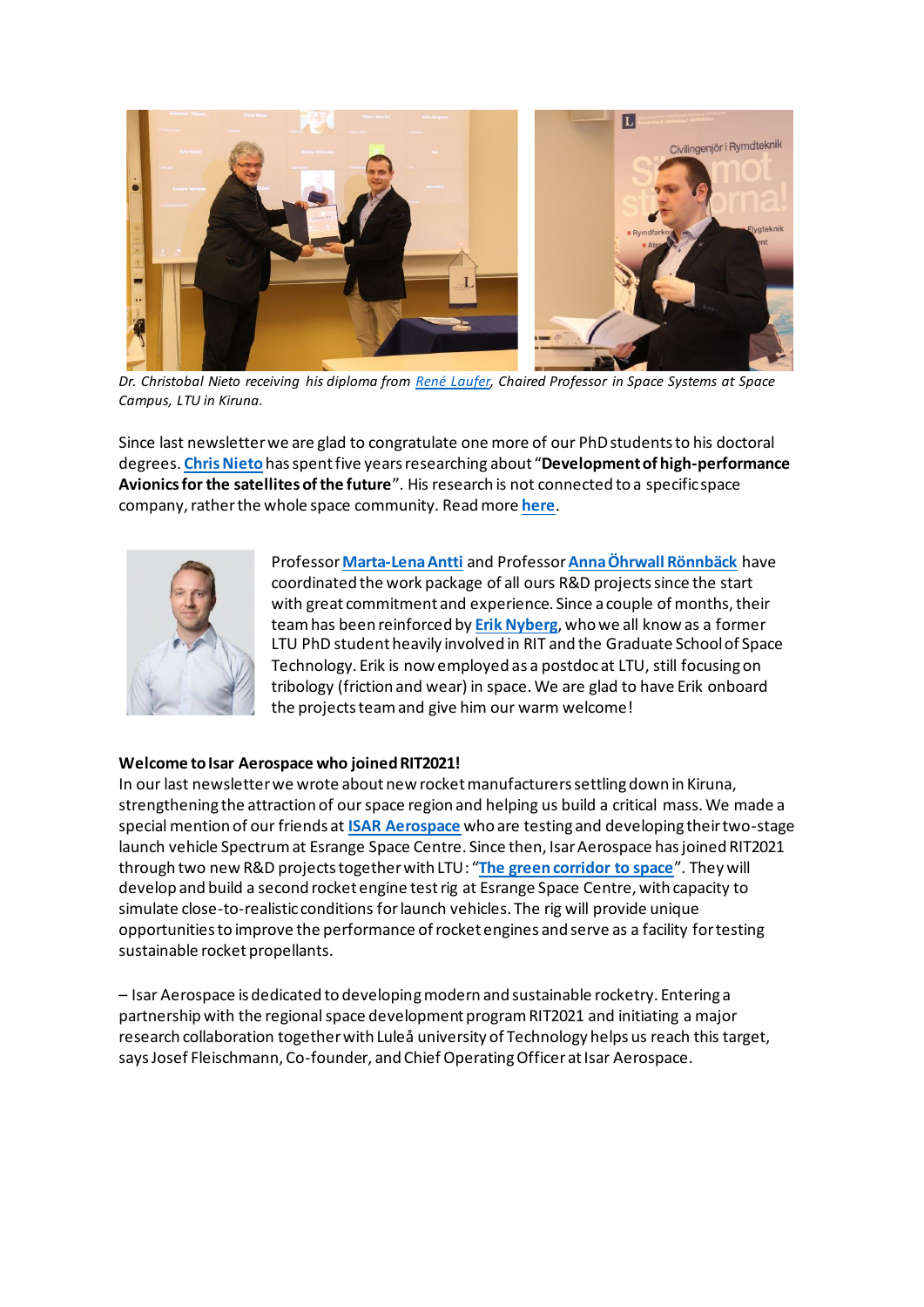

*[Alexis Bohlin](https://www.ltu.se/staff/a/aleboh-1.210340?l=en), researcher in laser diagnostics and [Jihyoung](https://www.ltu.se/staff/j/jihcha-1.201400?l=en) Cha, postdoc, both at LTU, are involved in the collaboration with Isar Aerospace. They are also two new members of RIT2021, and we wish them a warm welcome to the RIT family!*

For the moment we have eight R&D projects ongoing within RIT 2021 and they are all connected to SSC, OHB Sweden, GKN Aerospace and Isar Aerospace. For a planned follow-up of the project, we are preparing for two additional R&D projects so all in total it will be ten. **[Here](https://ritspace.se/about/projects/)** you can read more about the ongoing work and new projects will be presented when (if) we get the follow-up.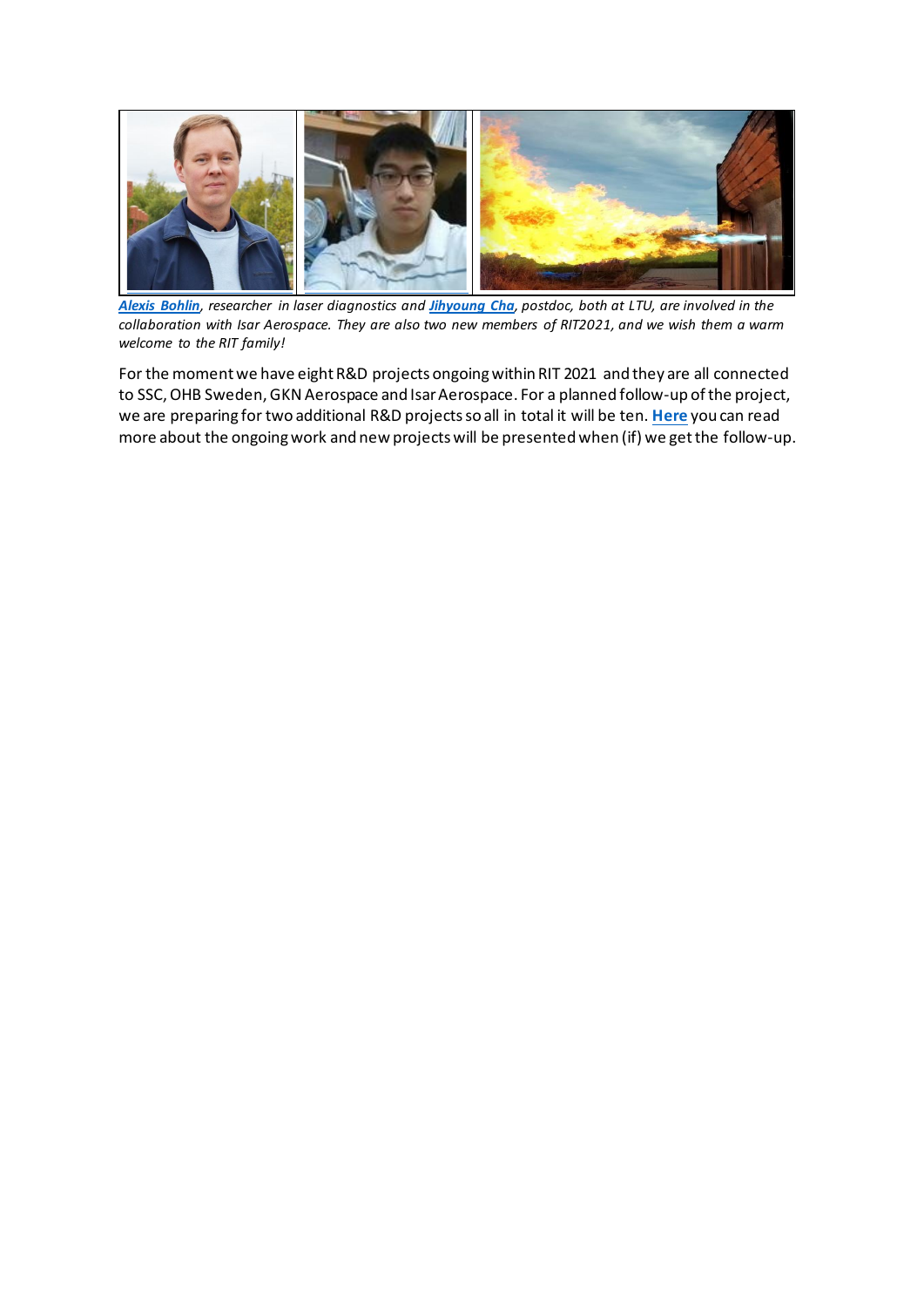## **Great interest in our space region**

The interest in what we are doing within our space region is increasing and this is evidentin many ways. Not least by the broad and growing participation in the space region's activities, but also by external actors' curiosity about all things that are going on. They come from various fields to take part of and learn more about our way of working. Swedish television came to talk to us about space in general and how we could help bring the subject into the classrooms in school. We helped by supporting the recording of eight episodes at Space Campus and the [space high](https://rymdgymnasiet.com/)  [school](https://rymdgymnasiet.com/) in Kiruna in May 2021. The full series is available for streaming in Swedish on UR's website and was also broadcasted on TV in October 2021.



*[Click and watch the series.](https://ritspace.se/tips-and-inspiration-for-more-space-in-the-classroom/)*

We have also been contacted by *[SpaceWatch.Global](https://spacewatch.global/)*, a digital magazine and portal for those interested in space and the far-reaching impact that space development has. The team behind this digital magazine is comprised of a dynamic mix of space geeks, tech junkies, space policy experts, regional space specialists and passionate writers that fully believe that space should be used for humanity; that it enables knowledge and enriches societies. I got the pleasure of being interviewed on November 30 and you can listen to the episod[e here](https://spacewatch.global/2021/12/space-cafe-webtalk-with-johanna-bergstrom-roos-the-space-region-in-swedens-north/). I will also be part of this team as the Swedish host for Space Café Sweden and have our first broadcast in Q2 2022. This will be a great opportunity to invite interesting people from our space community so please spread the word and contact me with suggestions on relevant people to interview.

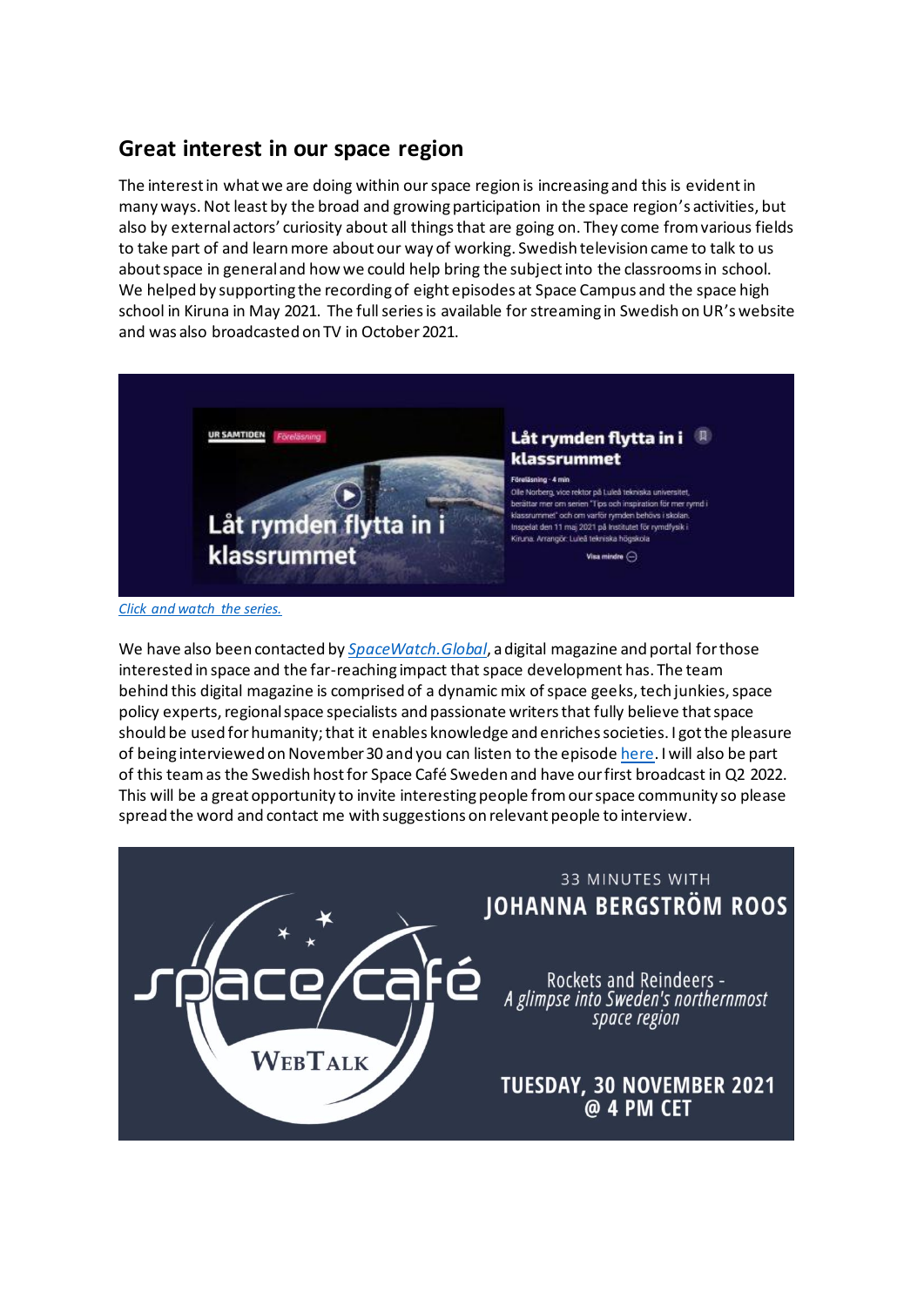Another example is when we earlier got contacted by Ken Coates, Canada Research Chair in regional innovation and Carina Holroyd, associate professor of political studies, both at University of Saskatchewan. They were interested in how we work with innovation with the objective to see if they could learn from us. And, of course, the interest on our side was to learn from them. You can read mor[e here.](https://www.schoolofpublicpolicy.sk.ca/research/publications/policy-brief/innovation-in-northern-sweden.php)

# **Are you following our flow on LinkedIn?**



This LinkedIn Group is created to stimulate the conversation and information flow between all of us, while waiting to meet again in person. There is so much going on and I know that a newsletter like this is covering just a fraction of all the good work being done. Therefor please feel welcome to use this channel and share interesting news, post new job opportunities, search for new partners etc.

Space Innovation Forum 当 Listed group

### **Testbed Space**



The work package within the project focusing on testbeds at Space Campus has got a new work package leader since Olle Norberg became the general director of IRF. His name i[s Axel Hagermann](https://www.ltu.se/staff/a/axehag-1.204295?l=en) and he is a professor in atmospheric science at LTU in Kiruna. A warm welcome to our team Axel!

During the past year, LTU has employed several researchers who need lab environments of the type that RIT2021 is developing. This means more experts on site at Spacecampus, and a lab environment developed towards synergies and collaboration with external partners.

All LTU Labs at Kiruna Space Campus are presented o[n an interim website](https://stirlingplanetaryiceslab.wordpress.com/ltu-space-campus/) where you can read more about all the labs open for collaboration with external stakeholders: Nano Satellite Lab, Asteroid Engineering Lab, Planetary Ices Lab, Rocket Propulsion Lab, Space Avionics Lab, Student, electronics, and telecom labs as well as an optical bench.

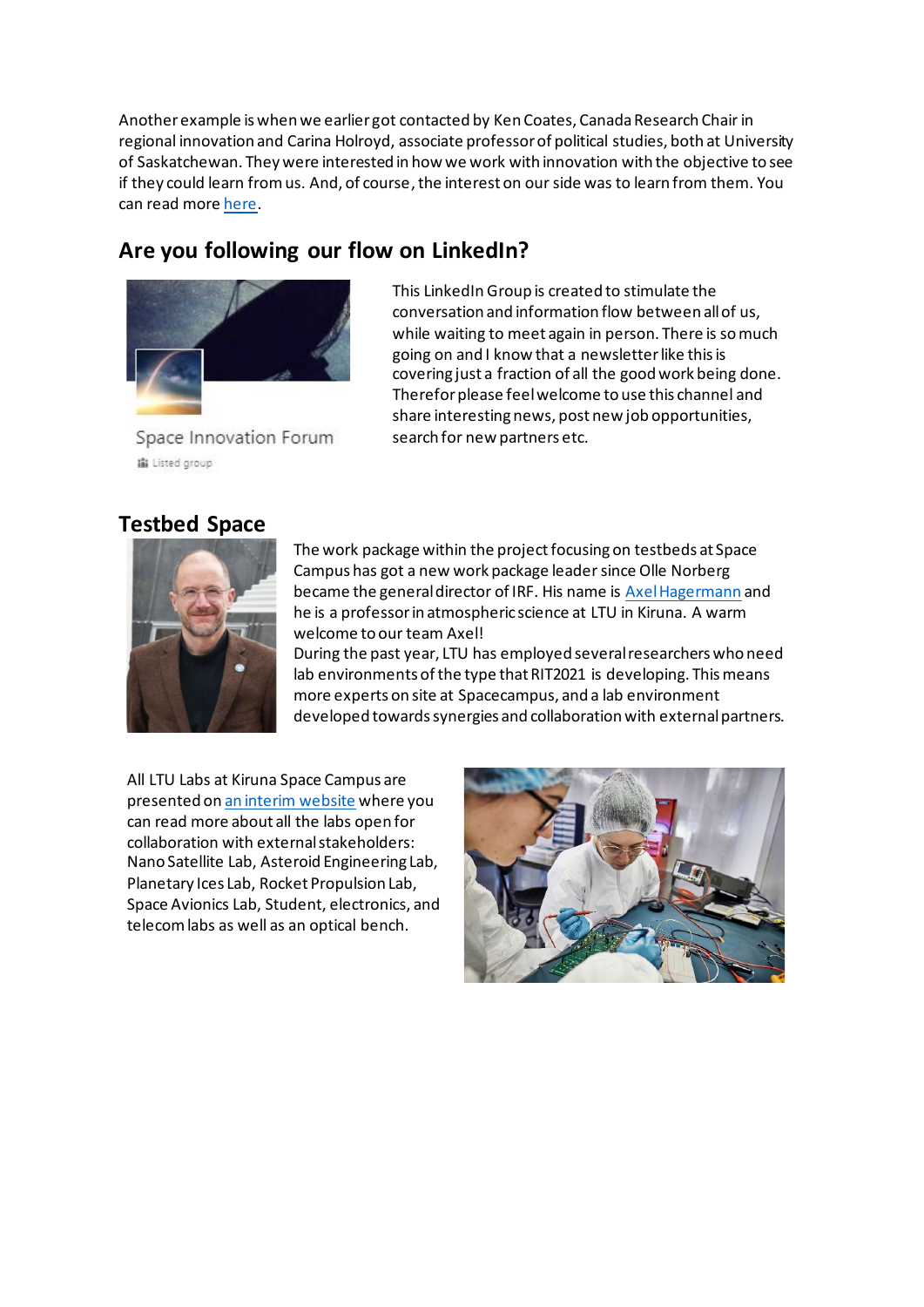

IRF Spacelab has already go[t their website](https://spacelab.irf.se/) up and running, with all facilities described as well as an informativ[e promotion video.](https://eur02.safelinks.protection.outlook.com/?url=https%3A%2F%2Fwww.youtube.com%2Fwatch%3Fv%3DmIE-N5aVXVo%26feature%3Demb_title&data=04%7C01%7C%7C0819555cf8fb4f615e5208d8a50c349d%7C5453408ba6cd4c1e8b1018b500fb544e%7C1%7C0%7C637440819998380628%7CUnknown%7CTWFpbGZsb3d8eyJWIjoiMC4wLjAwMDAiLCJQIjoiV2luMzIiLCJBTiI6Ik1haWwiLCJXVCI6Mn0%3D%7C2000&sdata=14cCusAlerplravXvHXYXo31Oivqi2hD0i%2FYSklnnpA%3D&reserved=0)

You can also follo[w a webinar about SpaceLab](https://www.youtube.com/watch?v=HMe9fBACwYM&t=13s) performed on Juni 30 by Bertrand Bocquet at IRF.

## **Innovation and business development**



LTU Business and Arctic Business, our two main regional engines to strengthen the innovation support system, are working on including more actors within innovation and business support to strengthen the ecosystem further.

The team is now lead by Jonas Hjelm at LTU Business who is our latest recruitment in the RIT team. Warmly welcome Jonas!

A new collaboration between LTU Business and Invest in Norrbotten resulted in an analysis of the business opportunities within the space region. The result is compiled it into an interesting prospect for all space actors in the region to use. This study was briefly presented at space Innovation forum by Lisa Ek and Niklas Grönberg, Strategy Experts at LTU Business. If you are interested in the full prospect contac[t Mox Murugan,](mailto:mox@investinnorrbotten.se) COO and Investment Management at Invest in Norrbotten.



*Take a look at a shorter conclusion of the prosect "Opportunities in the northern Swedish Space Industry" [here.](https://ritspace.se/wp-content/uploads/2021/12/Lisa-Niklas-Mox.pdf)*



The Ecosystem around the space community is relying on many different functions that are crucial to get the whole machinery in balance. Very seldom innovation and growth happen around one isolated person or company. Many more players are needed and to visualise this we have made a graphic production - [Hey change maker!](https://ritspace.se/about/initiate-an-innovation-ecosystem-for-the-space-industry/)- to visualise how everything is linked together. Enjoy the ride and please use this short video whenever you need.